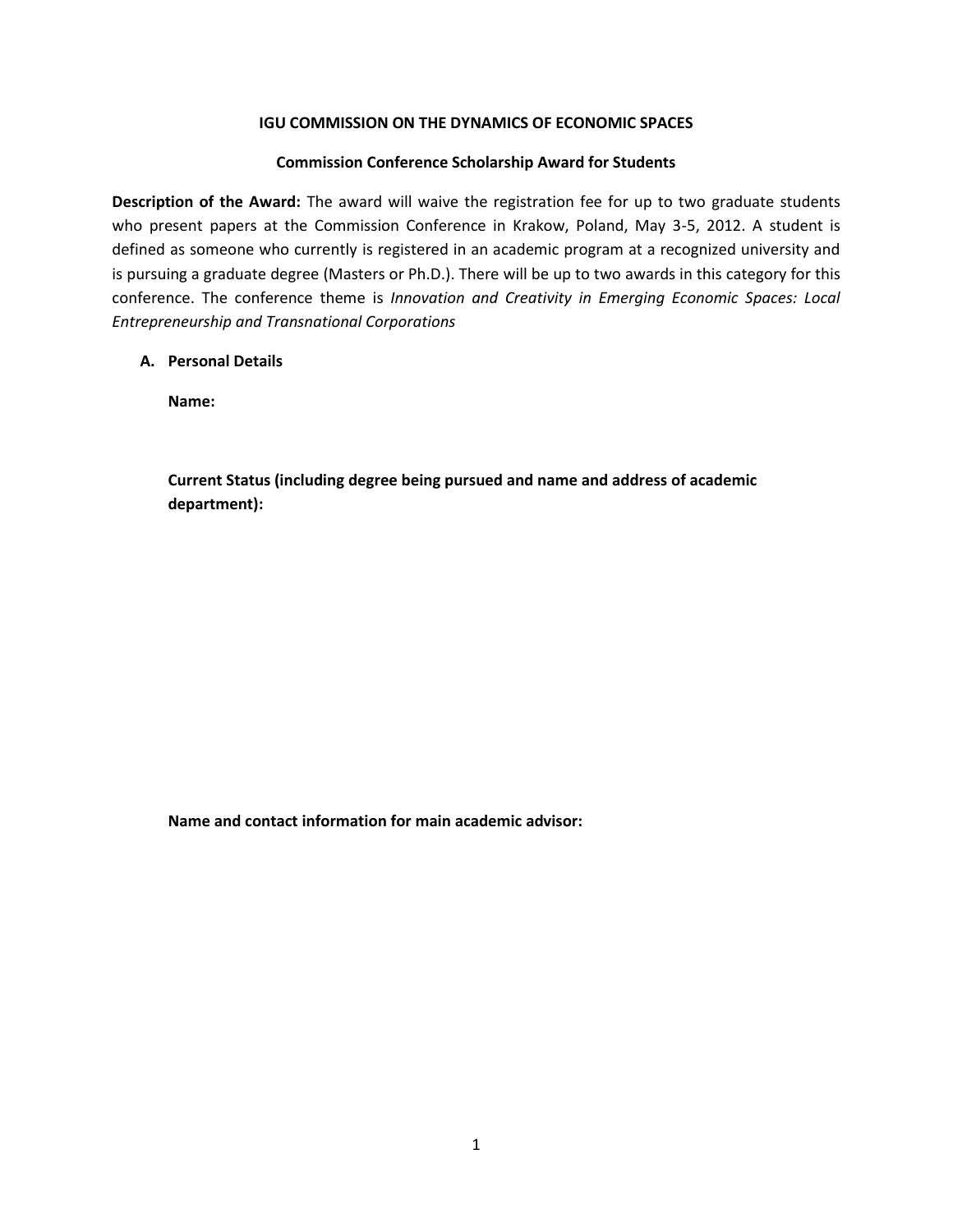**B. Conference Participation**

**Presentation Title:**

**Abstract submitted to Conference:**

**Explanation of how your presentation aligns with the conference theme(s)**